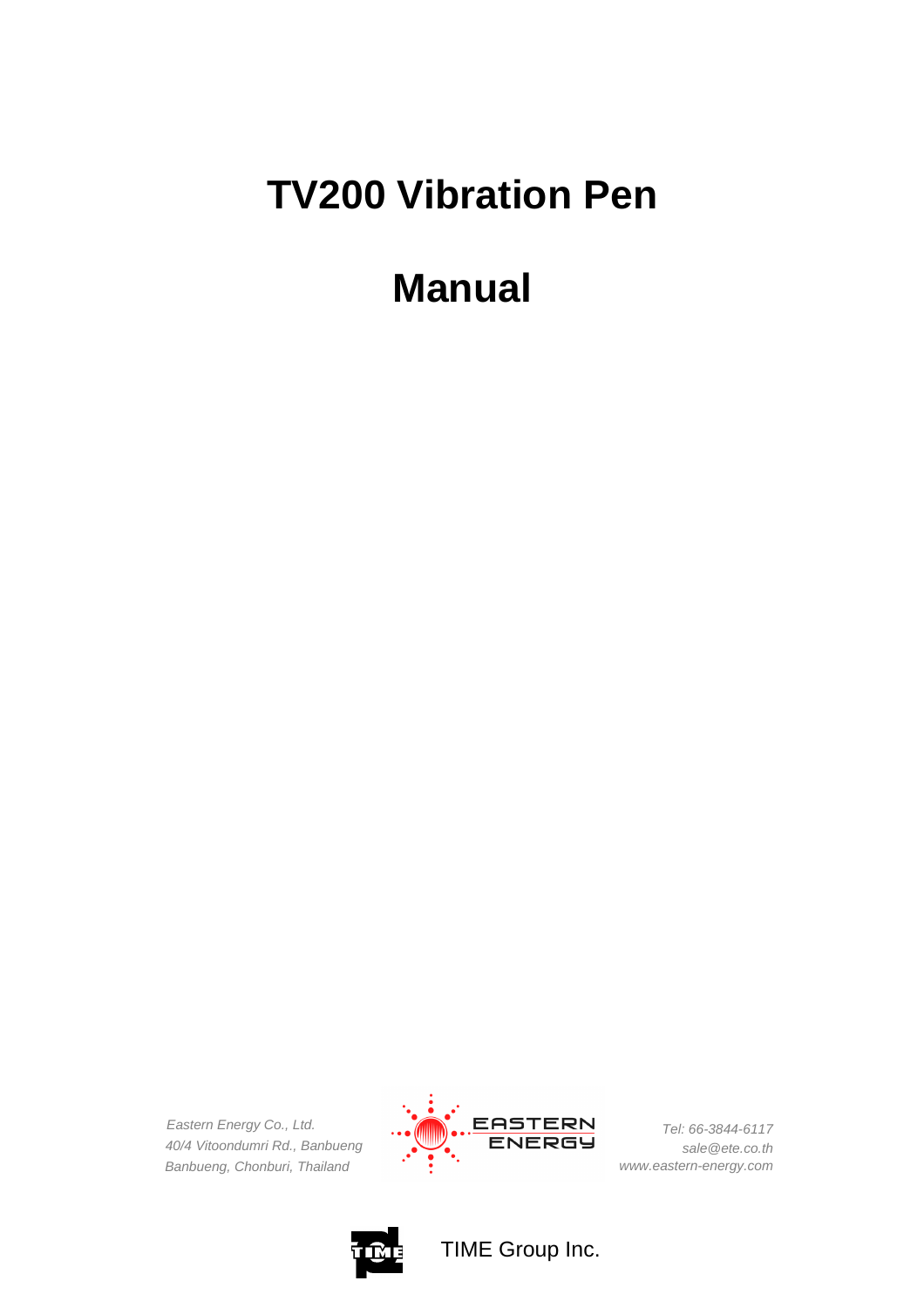### **Content**

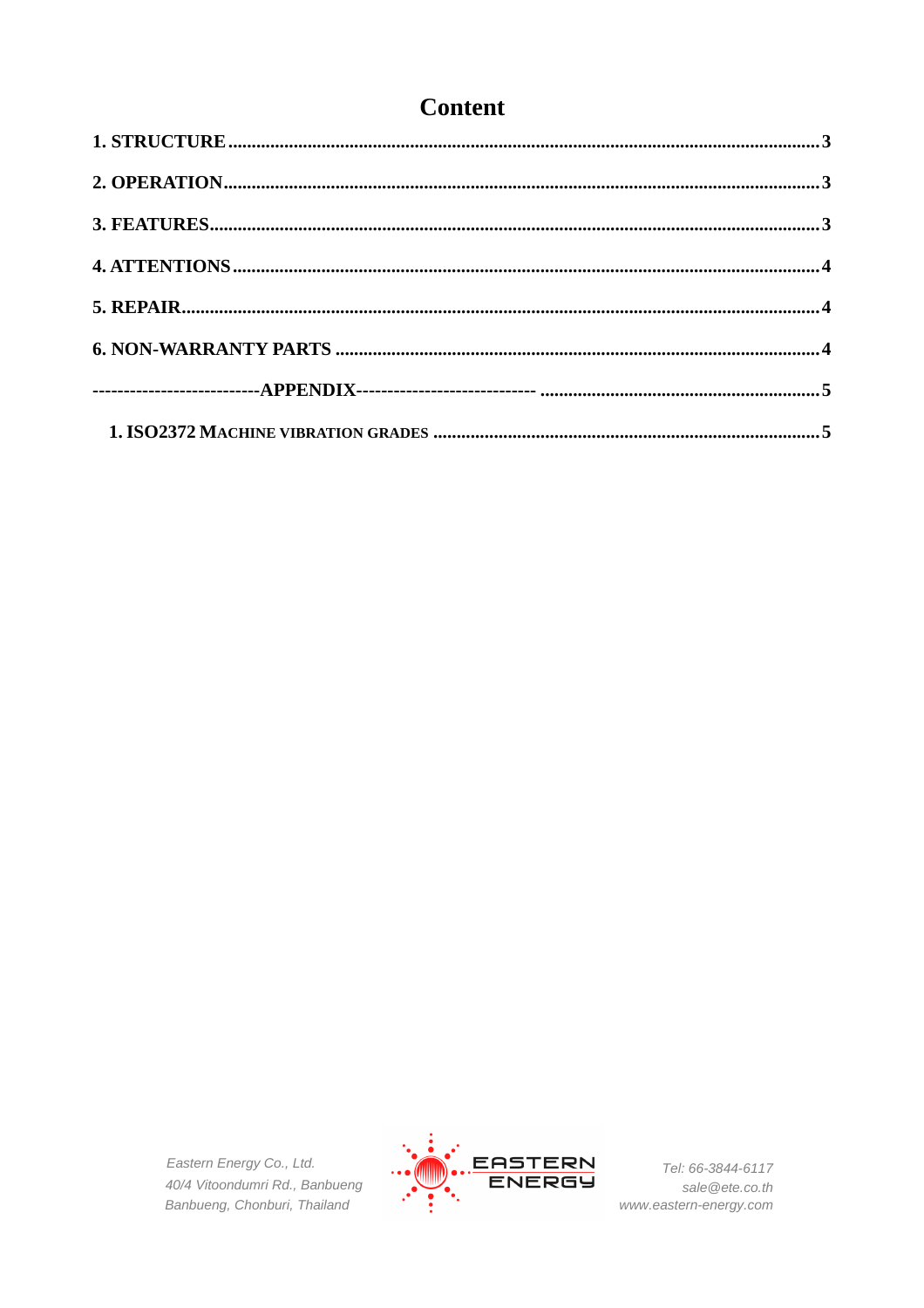#### **1. Structure**



#### **2. Operation**

- Push the sensor on the plane being tested while keep TV200 perpendicular to it. Start test by pressing the key.
- After releasing the key, the LCD will show "HOLD". The result of the release time will be hold for about 40 seconds, and then TV200 will turn down automatically.
- The upper limit of TV200 is 199.9mm/s (rms). The LCD will show  $\boxed{1}$ . if vibration exceed the upper limit.
- When the LCD show "BATT", that means we should change batteries, or an error result may be given out. Additionally, two batteries must be changed simultaneously.

#### **3. Features**

| Tested parameter  | RMS of vibration velocity mm/s |  |  |  |  |
|-------------------|--------------------------------|--|--|--|--|
| Range             | $0.1$ mm/s $199.9$ mm/s        |  |  |  |  |
| Transmission band | $10Hz$ $1kHz$                  |  |  |  |  |
| Accuracy          | $\pm 5\% \pm 2$                |  |  |  |  |
| Relative error    | 20Hz f $1000$ Hz, $\pm 10\%$   |  |  |  |  |
| of transmission   | 10Hz f 20Hz, $^{+10}_{-20}$ %  |  |  |  |  |

*Eastern Energy Co., Ltd. 40/4 Vitoondumri Rd., Banbueng Banbueng, Chonburi, Thailand*

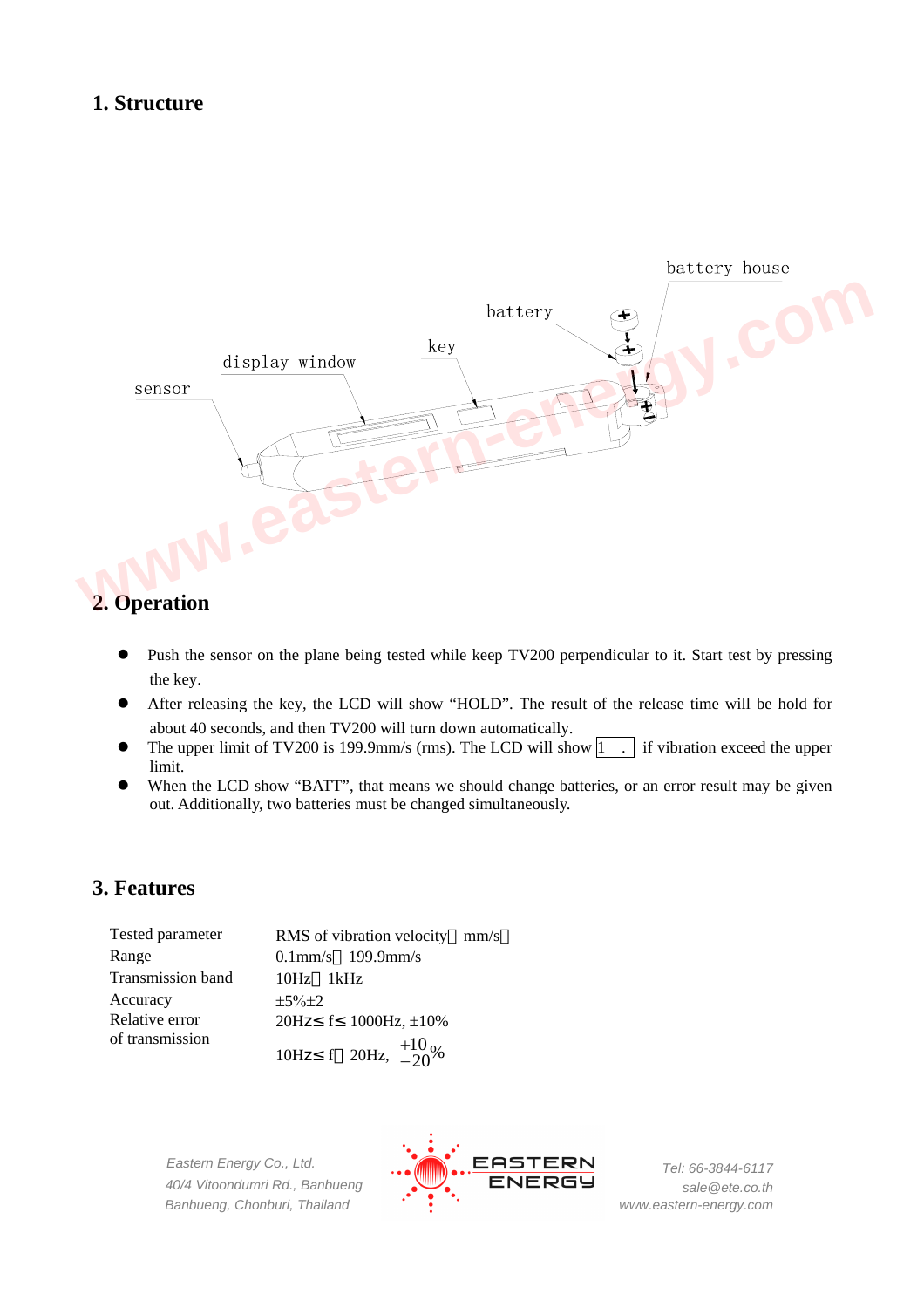| Display               | $3\frac{1}{2}$ digits LCD refresh interval about 0.5 second |  |  |  |  |
|-----------------------|-------------------------------------------------------------|--|--|--|--|
| Power supply          | two buttony batteries LR44 or SR44                          |  |  |  |  |
| Battery capacity      | 10 hours continuously or 400 times testing                  |  |  |  |  |
| Operation environment | Temperature: 0<br>40:                                       |  |  |  |  |
|                       | Relative humidity: <85%                                     |  |  |  |  |
| Dimensions            | $150$ mm × 22mm × 18mm (W×D×H)                              |  |  |  |  |
| Weight                | 55g include two batteries                                   |  |  |  |  |

#### **4. Attentions**

- $\bullet$  While changing batteries, with the anode towards  $\cdot \oplus \cdot$ .
- TV200 has no remember function. To keep the record, please write it down.
- Test points should be chosen at the bearing, bearing support or other structure components that show the vibration characteristic explicitly.
- If it is possible, the best choice to know the vibration characteristic is measuring in three perpendicular directions.
- To keep the sensor contacting the plane being test close, pressure should between 5N and 20N. Also, the pen should perpendicular to the plane. **4. Attentions**<br> **e** While changing batteries, with the anode towards " $\bigoplus$ ",<br> **e** TV200 nas no remember function. To keep the record, please write it down.<br> **CES** points should be chosen at the bearing, bearing support

#### 5. Repair

If any trouble occurs, user should not try to dismantle and repair it. The device should be returned to the manufacturer for checking and repair, together with the warranty card and the specimen provided and a statement about the trouble (Excluding the easy damage parts, see appendix 2).

Please keep in constant touch with the marketing department of our company or our sales agents.

#### 6. Non-warranty parts

- $\bullet$  Sheath
- $\bullet$  Transducer
- Battery
- Accessories